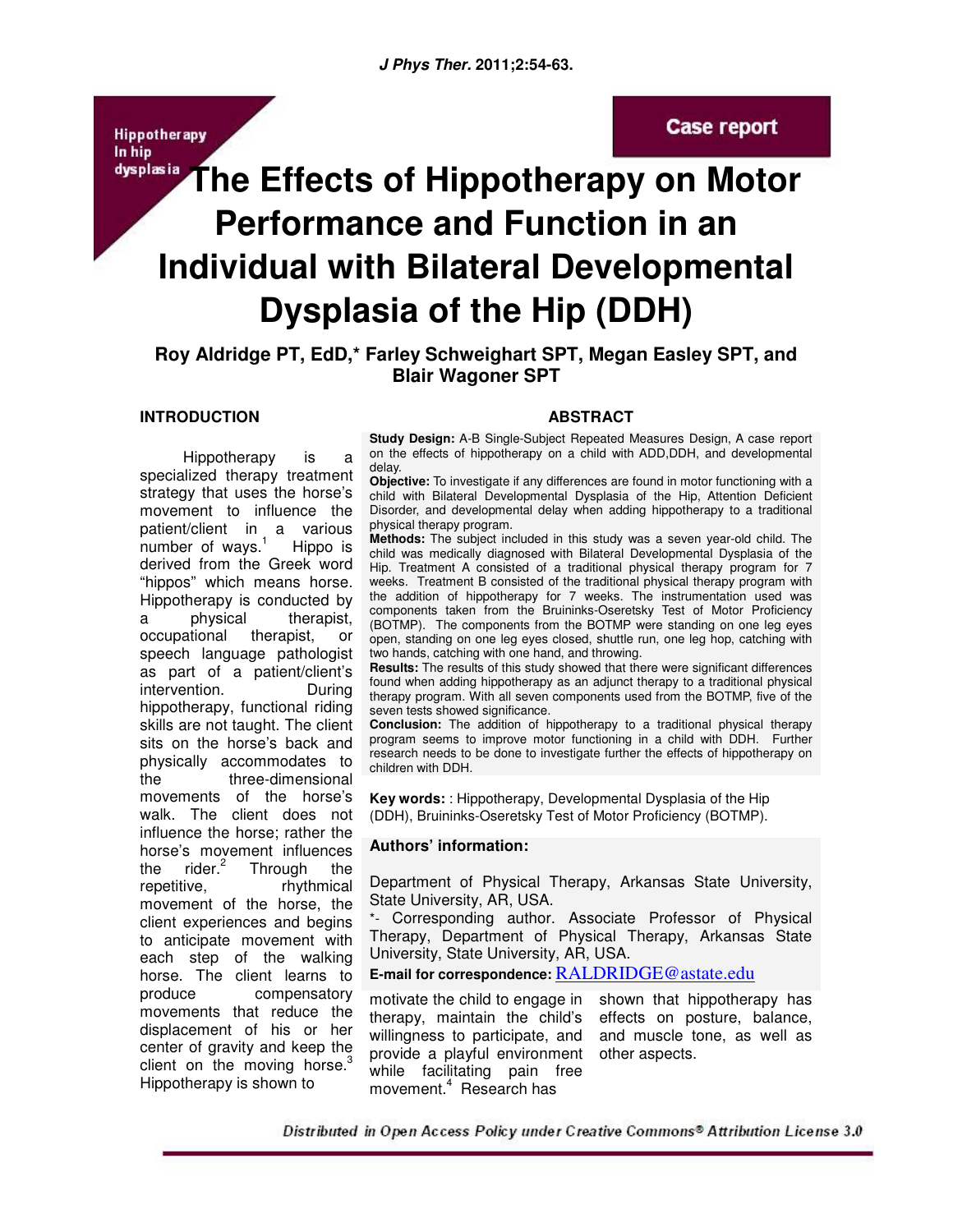Case report<br>Haehl et al<sup>5</sup> conducted a study to examine "the kinematic relationship of the horse and the client before, during, and after a hippotherapy intervention." The researchers used the Pediatric Evaluation of Disability Inventory (PEDI) to<br>examine the effects of examine the effects of hippotherapy on postural control and coordination in two children with cerebral palsy. The study consisted of two phases. Phase one consisted of five trials. Each trial used markers on the sagittal plane of both the child and the horse. They each were recorded on a camcorder to measure postural control and coordination. Postural control showed little change for the amateur and experienced riders. Smooth biphasic movement patterns of the upper and lower trunk of both children were shown. However, temporal phasing with the reversal of movement was somewhat different between the two children. Phase two used the same form of study. Postural control, coordination, and functional performance were measured to see the effect of a 12 week hippotherapy program. Each child exhibited improved postural stability during the final session.<sup>5</sup>

Hippotherapy as well as other sources of alternative therapies have shown to be effective in past studies. The literature that has been shown on the effects of hippotherapy and children with cerebral palsy, Down syndrome, and spinal cord injuries has had positive results. The majority of research has been focused on children with cerebral

palsy. Positive results have been found in these studies. However, research has yet to provide any data for hippotherapy and clients with orthopedic diagnosis such as developmental dysplasia of the hip.

## Developmental

Dysplasia of the hip involves abnormal formation of the hip joint in which the ball at the top of the femoral head is not stable in the acetabulum. Dysplasia can refer to a hip that is subluxatable, dislocatable, or currently dislocated. DDH may occur during fetal development, at delivery, or after birth. Individuals with DDH typically have signs and symptoms such hip instabilities, asymmetrical thigh and buttock skin folds or creases, legs may appear to be at different lengths, decreased hip range of motion, and abnormal gait or limp.<sup>6</sup>

The purpose of this study is to investigate the use of hippotherapy and it's effects on a child with a diagnosis of Bilateral Developmental Dysplasia of the Hip (DDH), Attention Deficit Disorder (ADD), and developmental delay. There is much needed research for the prospective advancements hippotherapy could make for children with DDH. Another aspect of this study is the outcome measurement tools. The research on the use of the Bruininks-Oseretsky Test of Motor Proficiency is very sparse. These outcome measurement tools have been used often to test motor impairments, but not necessarily with a child with

DDH and the effects of hippotherapy on that child. The more research in the area of hippotherapy is needed and it's effects with different populations.

The following hypothesis was tested:

1) The addition of hippotherapy in a traditional physical therapy program will not result in any significant change or difference in gross motor performance measured by the Bruininks-Oseretsky Test of Motor Proficiency (BOTMP).

# **METHODS**

## Design of the Study

 This study used an A-B single subject repeated measures design. Two different treatment protocols were used on the same subject. The measurement tool used was the Bruininks-Oseretsky Test of Motor Proficiency (BOTMP).

## **Subject**

The subject included in this study was a seven year-old female from Northeast Arkansas. The child was medically diagnosed by a developmental pediatrician with Developmental Dysplasia of the Hip and during the time of research study she was also diagnosed with Attention Deficit Disorder (ADD). Secondary to the child's diagnosis of DDH, the child presented with gross motor development delays. Upon initiating the study, initial testing using the BOTMP revealed the following age equivalency of the child in the following categories. Fine

Hippotherapy in developmental hip dysplasia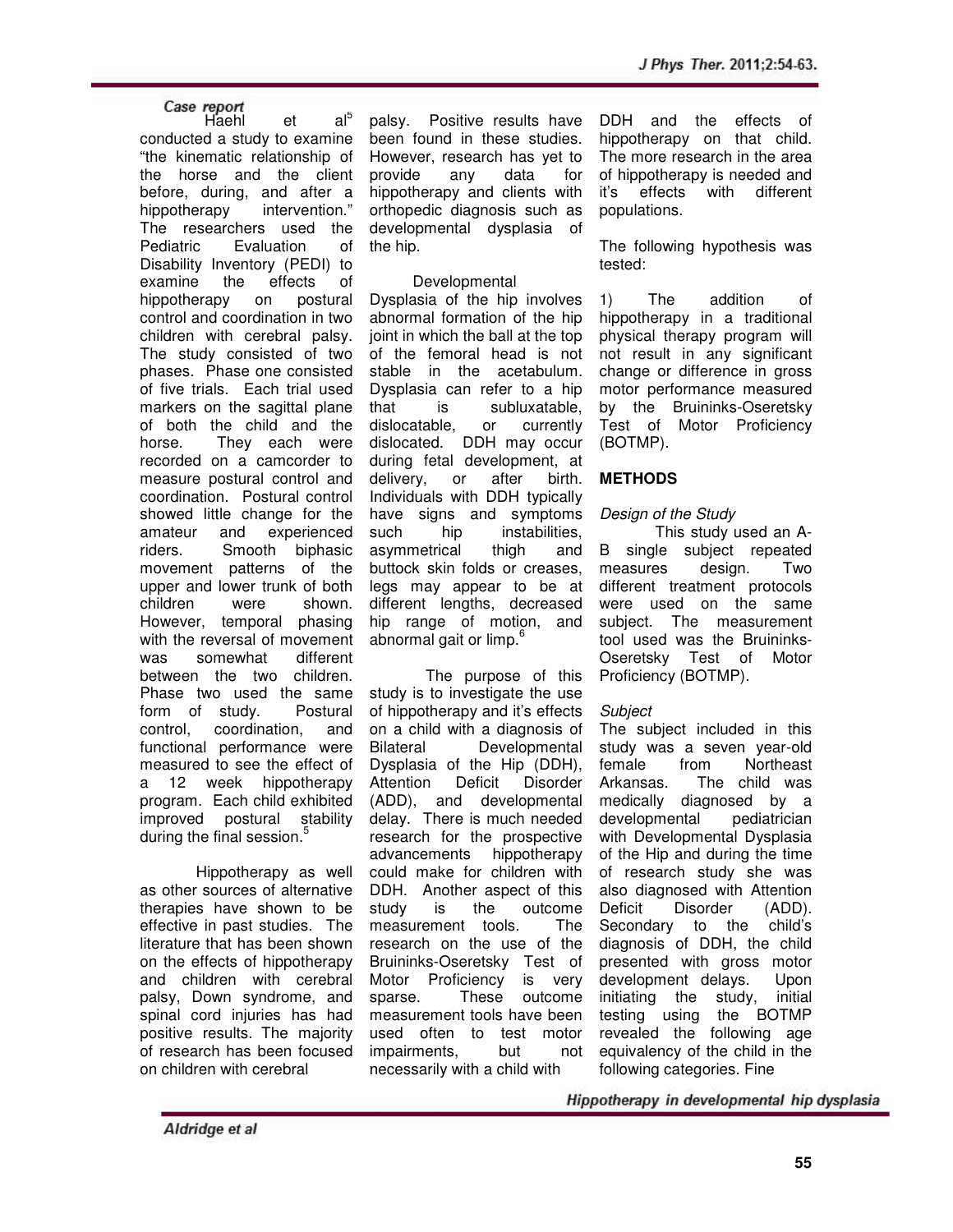motor precision, fine motor integration, manual dexterity, balance, running speed and agility all scores below four years old. Bilateral coordination strength, and upper limb coordination scored four years to four years and one month. The exclusion criteria for this study were any type of horse/barn related allergies, atlanto-axial instability, or any other medical problem restricting the child from participation. The population sample was a sample of convenience. The subject presented with no true or apparent leg length deficit.

## Instrumentation

 The instrument used was the Bruininks-Oseretsky Test of Motor Proficiency (BOTMP). The Bruininks-Oseretsky Test of Motor Proficiency is an individually administered test that assesses the motor functioning of children from 4.5 to 14.5 years of age. The test is composed of a battery which consists of eight subtests with 46 separate items. The subtests are: running speed and agility, balance, bilateral coordination, strength, upper-limb coordination, response speed, visual-motor control, and upper-limb speed and dexterity. These items measure both gross and fine motor skills. The BOTMP was developed to provide educators as well as health care clinicians, information on developing and evaluating motor training programs. The test also helped in assessing motor dysfunctions and developmental delays in children.<sup>7</sup>

 The components from the BOTMP that were used included: standing on one leg

eyes open, standing on one leg eyes closed, shuttle run, one leg hop, catching with two hands, catching with one hand, and throwing. Each of these components was measured individually by number of catches, number of jumps, number of target hits, or seconds. These measurements were taken so that changes could be measured over the 14 week period.

**J Phys Ther. 2011;2:54-63.**

## Data Collection

The subject was seen for a one-hour session once a week for 14 weeks. To test the hypothesis using an exact binomial scale forteen data points in each phase of treatment is appropriate.<sup>8</sup> The subject received Treatment A for the first seven weeks and Treatment B for the second seven weeks. All testing was preformed immediately after treatment for both A and B. The repeated measures design takes into account attrition, for this reason a wash out period was not required between Treatment A and Treatment B.The subject was measured with the BOMPT once a week for 14 weeks. Treatment A consisted of a traditional physical therapy program. The traditional physical therapy protocol included, ball catching, ball<br>bouncing, target throwing, target throwing, kicking, balance beam activities, gait on stairs and unlevel terrain, running and jumping, as well as sensory integration acxtivities including swiss ball, vestibular swing tasks, and scooter board. Treatment B consisted of a traditional physical therapy program with the addition of hippotherapy. Protocol for hippotherapy included riding in

a forward, backward, and side saddle position while the horse walked in a four beat gait moving in a serpentine and figure eight patterns. Ball throwing and catching on the horse while stationary as well as ring tossing and placing while the horse was stationary<br>were also preformed. also preformed. Sessions would end with the horse trotting while the subject faced forward working on advanced balance and core control.

# Data Analysis

Each of the 14 data points were plotted in the individual charts for the seven Bruinicks- Oseretsky tests. Then a split middle line was drawn between Treatment A and Treatment B with seven data points in each treatment. The line was determined by Treatment A and was extended into Treatment B. An exact binomial was then calculated for each test to determine if the test was significant. The Alpha level was set at .05.

# **RESULTS**

The subject was seen for 14 consecutive weeks in which Treatment A was applied for 7 weeks and Treatment B was applied for 7 weeks. Following each session the subject was tested using the BOTMP. The 7 test that were used include the following: standing on one leg with eyes open, standing on one leg with eyes closed, shuttle run, hop on one leg, catch a ball with one hand, catch a ball with two hands, and throw a ball at a target at eye level. The data points were then plotted in individual charts in which the split middle lines were drawn to see the

Hippotherapy in developmental hip dysplasia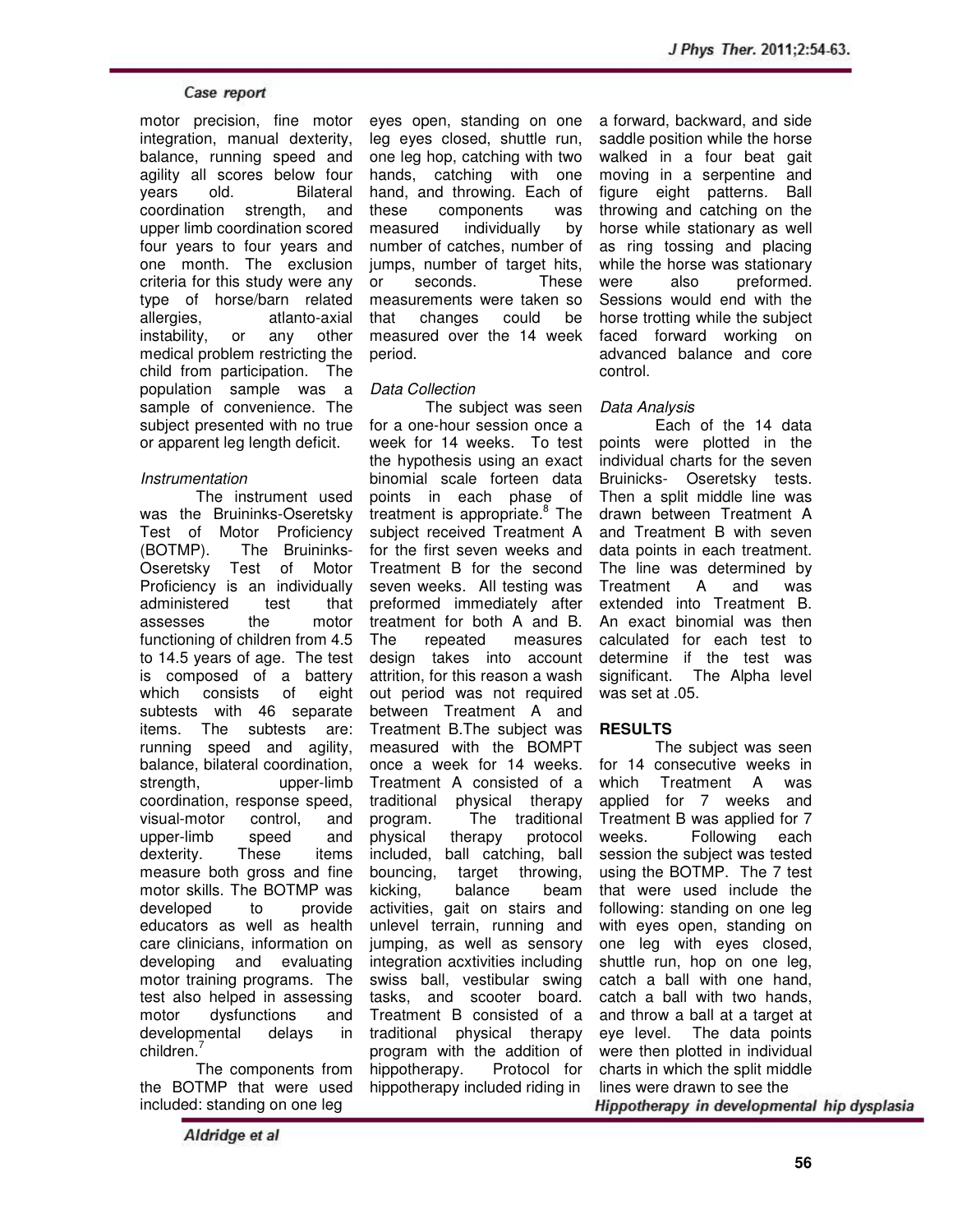| <b>Test</b>                                      | <b>P-Value</b> | <b>Null Hypothesis</b>   | <b>Significant</b> |
|--------------------------------------------------|----------------|--------------------------|--------------------|
| <b>Stand on One Leg</b><br><b>With Eyes Open</b> | .109           | <b>Null Not Rejected</b> | <b>No</b>          |
| <b>Stand on One Leg</b><br>with Eyes Closed      | .008           | <b>Null Rejected</b>     | <b>Yes</b>         |
| <b>Shuttle Run</b>                               | .500           | <b>Null Not Rejected</b> | <b>No</b>          |
| <b>Hop on One Leg</b>                            | .008           | <b>Null Rejected</b>     | <b>Yes</b>         |
| <b>Catch a Ball with</b><br><b>Two Hands</b>     | .008           | <b>Null Rejected</b>     | <b>Yes</b>         |
| <b>Catch a Ball with</b><br><b>One Hand</b>      | .008           | <b>Null Rejected</b>     | <b>Yes</b>         |
| Throw a Ball at a<br><b>Target</b>               | .008           | <b>Null Rejected</b>     | <b>Yes</b>         |

**TABLE-1** 



**Graph 1.1** Standing on One Leg with Eyes Open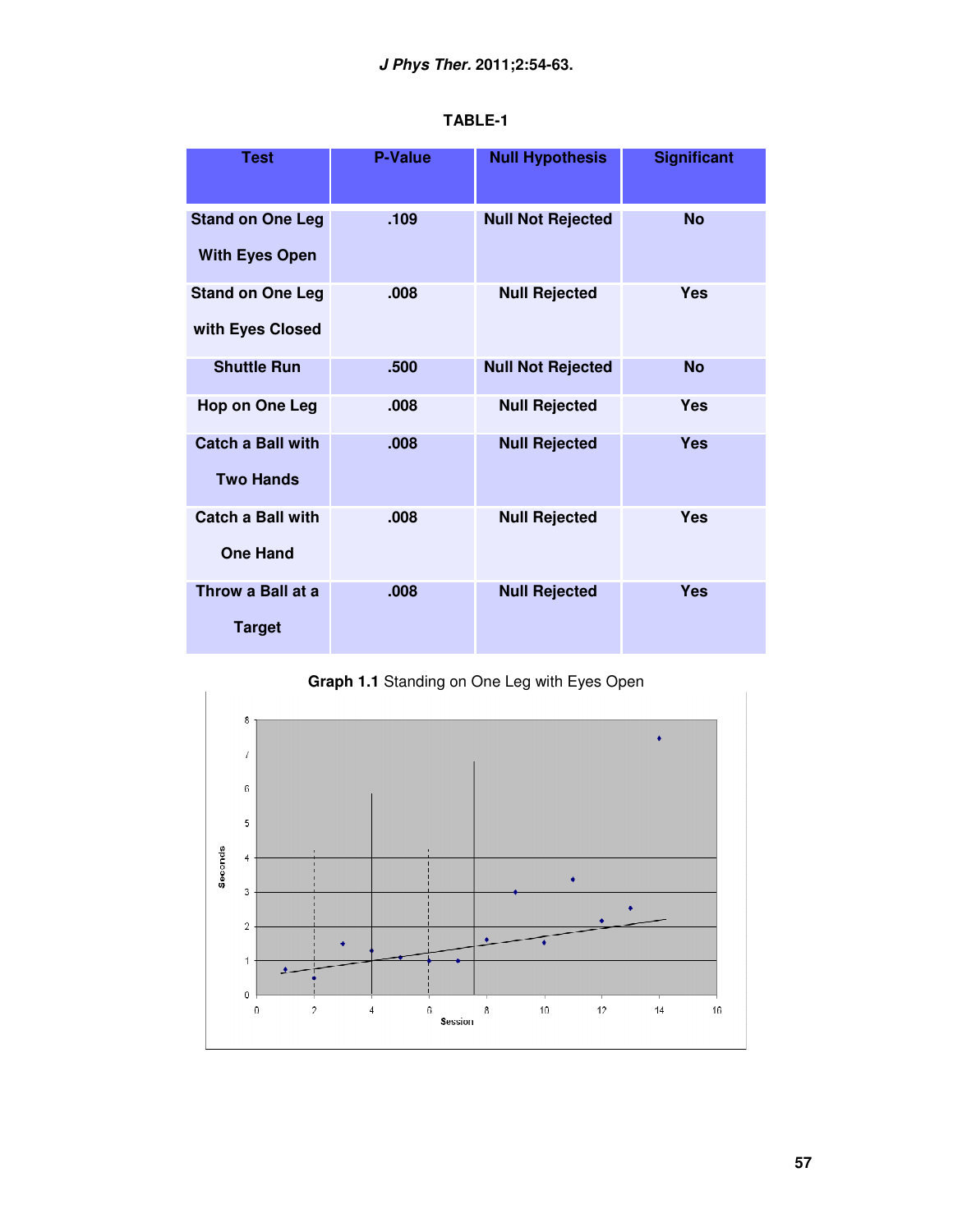



**Graph 1.3** Shuttle Run

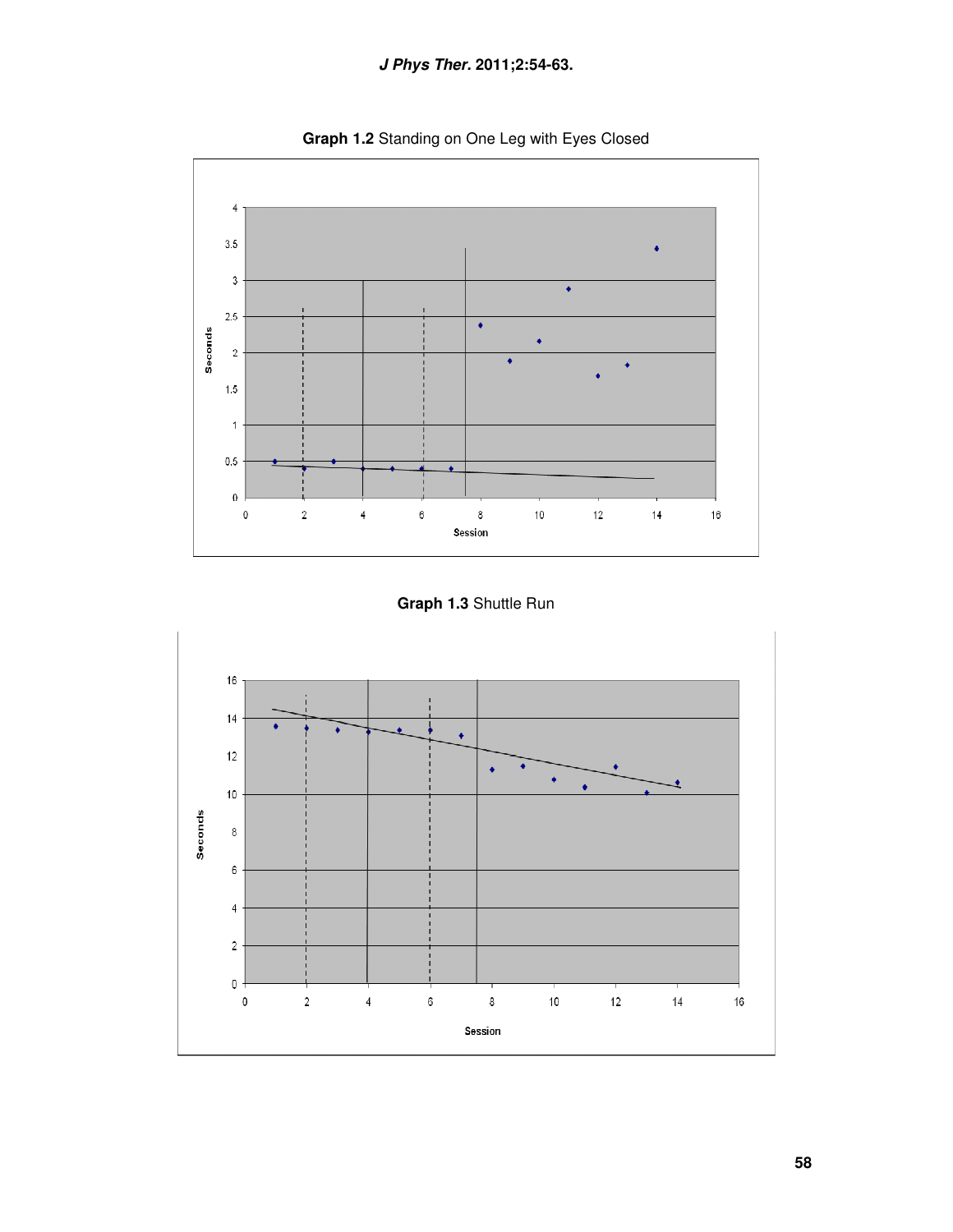**Graph 1.4** Hop on One Leg



**Graph 1.5** Catch a Ball with Two Hands

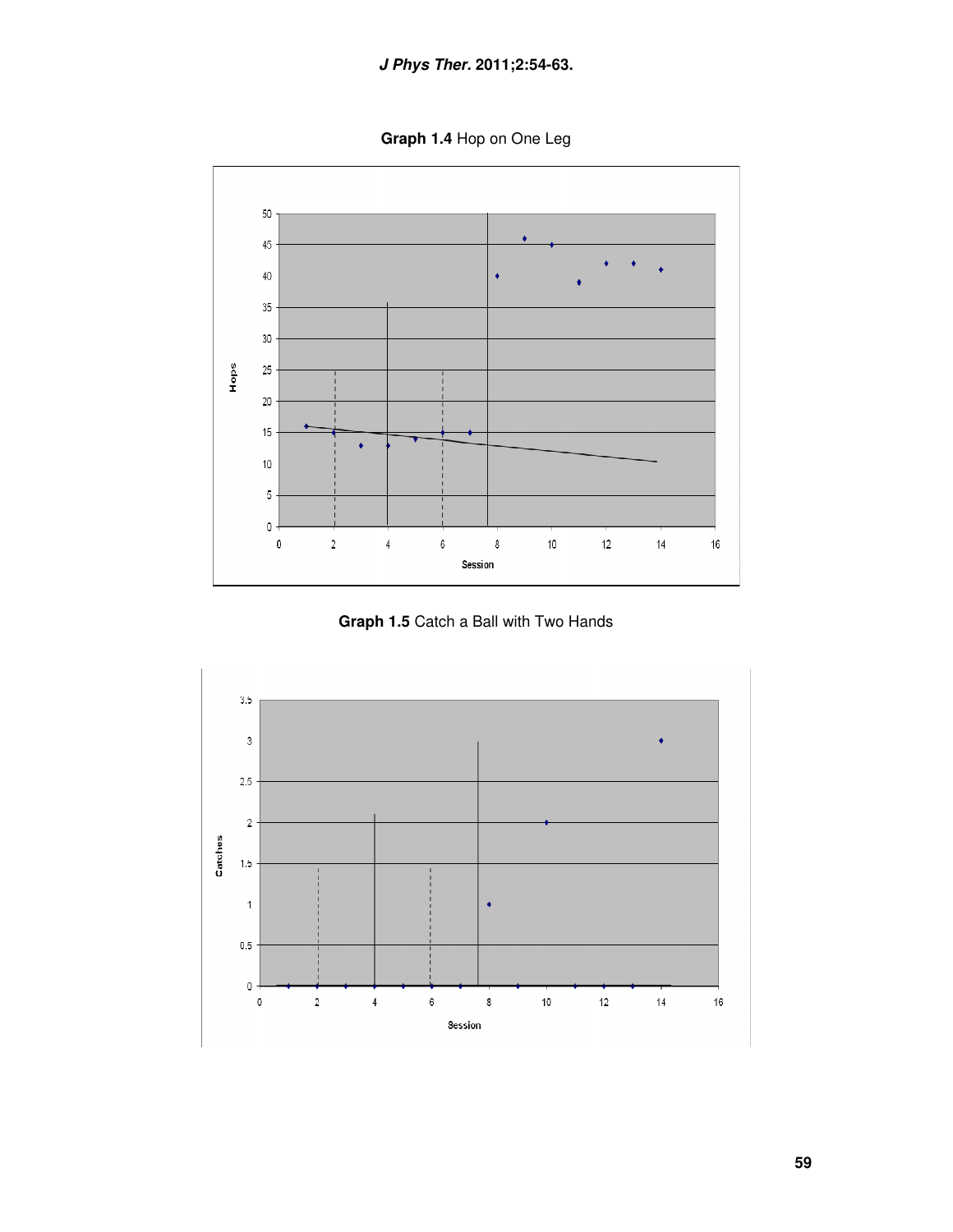**Graph 1.6** Catch a Ball with One Hand



**Graph 1.7** Throw a Ball at a Target

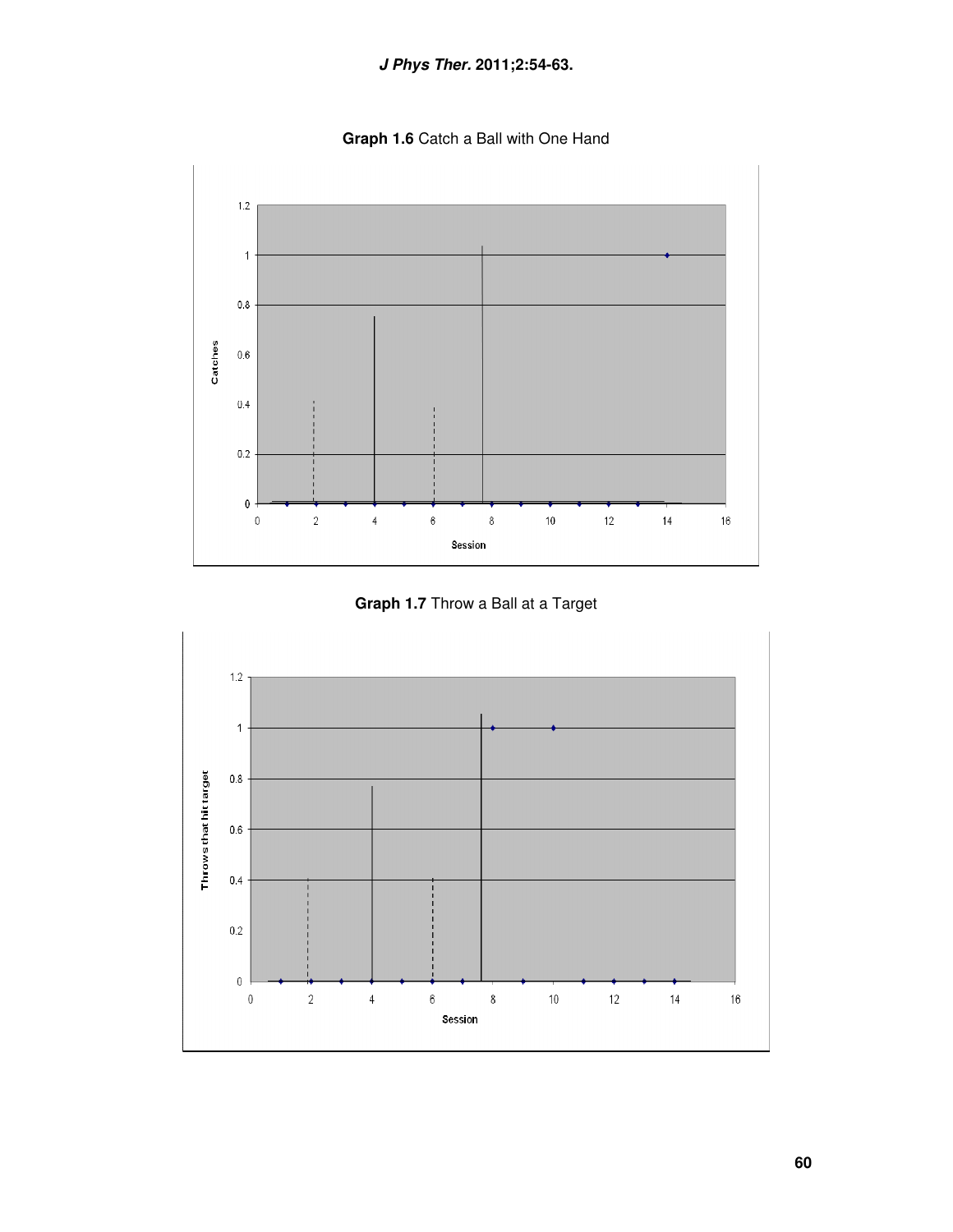trends. A summary of all findings are in Chart 1.1.

Standing on one leg with eyes open varied throughout the 14 weeks of the study. However, the time was increased in Treatment B. With the split middle line drawn into Treatment B, six of the data points were above the line and only one was below the line. The exact binomial test revealed a p-value of .109. Since the p-value was above the alpha value set, the null was not rejected and the test was not significant. Results are shown in Chart 1.1 Standing on one leg with eyes closed was consistent throughout Treatment A but fluctuated throughout Treatment B. During Treatment B times were higher then Treatment A. With the split middle line extended into Treatment B, all 7 data points were above the

line. The exact binomial test revealed a p-value of .008. Therefore, the null hypothesis was rejected and the test was significant. Results are shown on Chart 1.2.

 The Shuttle Run was consistent throughout both Treatment A and B. However, Treatment B times were less then Treatment A. With the split middle line extended into Treatment B, five of the data points are below the line and only two data points are above the line. The exact binomial test revealed a p-value of .500. Therefore, the null hypothesis was not rejected. The test did not show to be significant. Results are shown in Chart 1.3

Hop on one leg was also consistent within each treatment. In Treatment A, the scores were lower then in

Treatment B but did not fluctuate much. With the split middle line extened into Treatment B, all data points were above the line. The exact binomial test revealed a p-vaule of .008. The null hypothesis was therefore rejected. The test also proved to be significant. Results are shown in Chart 1.4.

Catch a ball with two hands did improve with the addition of hippotherapy. With the split middle line extened into Treatment B, only three of the data points were above the line. All other data points were directly on the spilt middle line. The exact binomial revealed a<br>p-value of .008. The null p-value of .008. hypothesis was therefore rejected and the test proved to be significant. Results are shown on Chart 1.5.

Catch a ball with one hand only showed a change from Treatment A to Treatment B. With the split middle line extended into Treatment B, only one data point is above the line. All other data points are directly on the line. The exact binomial test revealed a pvalue of .008. The null hypothesis was therefore rejected and the test proved to be significant. Results are shown in Chart 1.6.

Throwing a ball at a target at eye level improved some in Treatment B as compared to Treatment A. With the split middle line extended into Treatment B only two of the seven data points were above the line. All other data points were directly on the line. The exact binomial test revealed a pvalue of.008. The null hypothesis was therefore

rejected and the test was proved significant. Results are shown in Chart 1.7.

Athe the completion of Treatment A the complete battery of the BOTMP was preformed the subject revealed an increase in a few areas. Fine motor precision, fine motor integration, manual dexterity, balance, running speed and agility all scored the same below four years. Bilateral coordination strength, and upper limb coordination scored four years three months to four years four months.

Upon completing the study the complete battery of the BOTMP was preformed the subject revealed an increase in all areas. Fine motor precision, fine motor integration, manual dexterity, all scored four years to four years and one month after the study. Balance, running speed and agility scored for years four months to four years five months. Bilateral coordination, strength, and upper limb coordination scored five years two months to five years four months.

# **DISCUSSION**

A single-subject design helps to provide a clinically viable, controlled experimental approach to the study of a single case or several subjects, and the flexibility to observe change under ongoing treatment conditions. The A-B design has an independent variable and a dependent variable. The independent variable is the treatment or intervention, where the dependent variable

is the patient response or the<br>Hippotherapy in developmental hip dysplasia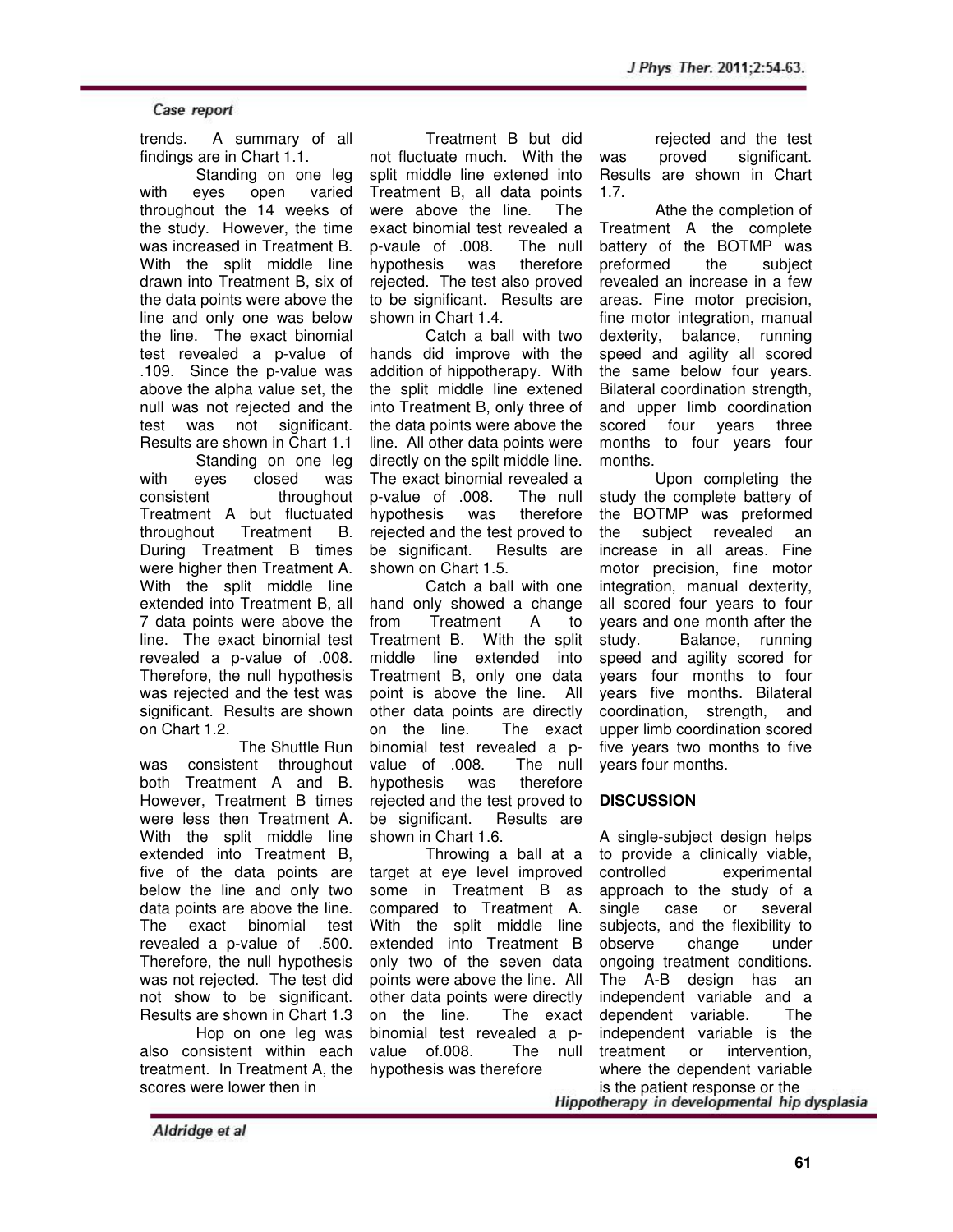target behavior. The target behavior is defined as observable, quantifiable, and a valid indicator of treatment effectiveness. This particular research experiment used a single-subject design to compare treatment and notreatment conditions.<sup>8</sup>

With the addition of hippotherapy to a traditional physical therapy program significant improvements were measured by the BOTMP. When Treatment B began, the first session the subject was apprehensive about the horse. To increase comfort the subject was allowed to assist in grooming, tacking, and allowed to lead the horse around the arena. By the next session, she began to relax and become more comfortable with the horse and environment. Week by week during physical therapy, the subject seemed to relax more on the horse and began to try different activities while riding. The subject would lean forward and pet the horse, lean back, wave to her mother, clap over her head, and do numerous other activities if asked to. Additionally, the subject improved on placing the rings on the pole in the middle of the riding arena. She would use both upper extremities and would cross her opposite arm across her body to place rings. She was also able to place the rings on the pole while moving and weaving through a series of poles. She learned to really reach in all directions and felt more comfortable doing this as the weeks progressed. Although, these aspects are hard to measure technically and show significance, the child enjoyed coming to therapy and riding the horse.

There were limitations of this study that could have affected the outcomes. During Treatment B, the subject's sibling were there, which could have served as a distraction. The sibling was often at the neighbor's house while the traditional physical therapy protocol was performed. Variables such as external distractions such as cats, horses, or people around the subject when trying to test her was a factor in her ability to focus and try her best in each activity. Since testing occurred immediately after treatment, dealing with the external distractions were unavoidable. In the future perhaps testing after treatment but in a quieter environment may be useful. The person administering the components of BOTMP was different in Treatment A compared to Treatment B. This could have affected the reliability of the scores and tests. The initial tester in treatment A was a male while in treatment B a female was used. Even though the standard testing instructions were used, the pitch of the commands may have influenced the results. The testing was also completed at different locations. Testing during Treatment A also took place at the subject's home and not at a neutral place such as the riding arena during Treatment B. Another factor was that some weeks she wanted to participate in the activities and other weeks she did not. Motivation and willingness was also a factor in how well she did each week. Additional tests perhaps the Gross Motor Functional Measure test and the Browns

have given additional data into the subject's performance and participation.

 Further studies should try to acquire a larger sample size to increase the power of the research. The design of the study could be changed from an A-B to an A-B-A. This research does show significant positive outcomes on motor function as measured by components of the BOTMP. More research needs to be focused on children with DDH and the use of hippotherapy. This study will serve as additional support to the benefits of including hippotherapy in current physical therapy treatment.

#### **REFERENCES:**

1. Debuse D, Chandler C, Gibb C. An exploration of German and British physiotherapist views on the effects of hippotherapy and their measurement. Physiotherapy Theory Pract. 2005;21:219-42.

2. Macauley BL, Gutierrez KM. The effectiveness of hippotherapy for children with language-learning disabilities. Communication Disorders Quarterly. 2004;25:205-17.

3. Casady RL, Nichols-Larsen DS. The effect of hippotherapy on ten children with cerebral palsy. Pediatr Phys Ther. 2004:16:165-72.

4. Therapeutic Riding Congress; Toronto, Canada. 1988:173-8.

5. Haehl V, Giuliani C, Lewis C. Influence of hippotherapy on the kinematics and functional performance of two children with cerebral palsy. Pediatr Phys Ther. 1999;11:89-101.

6. Goodman CC, Glanzman A, Miedaner J. Genetic and developmental disorders. In: Goodman CC, Fuller KS, Boissonnault WG. Pathology Implications for the Physical Therapist. 2<sup>nd</sup> ed. Philadelphia, PA: Saunders;2003:845- 8.

ADD Scale for Children may in developmental hip dysplasia